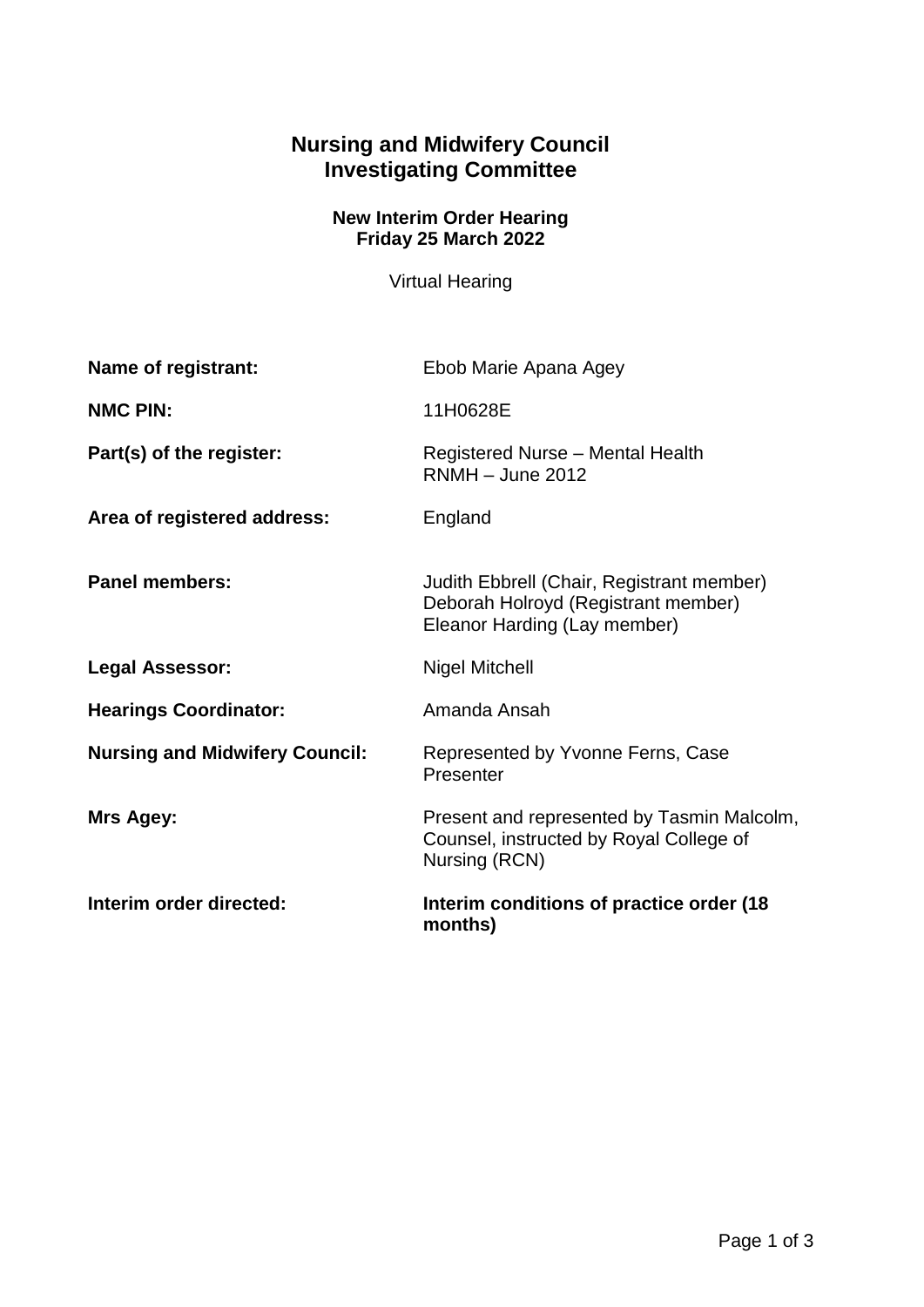## **Decision and reasons on interim order**

The panel decided to make an interim conditions of practice order for a period of 18 months.

As such it has determined that the following conditions are proportionate and appropriate:

For the purposes of these conditions, 'employment' and 'work' mean any paid or unpaid post in a nursing, midwifery, or nursing associate role. Also, 'course of study' and 'course' mean any course of educational study connected to nursing, midwifery, or nursing associates.

- 1. You must limit your nursing practice to your current employer Cygnet Hospital, Bury.
- 2. [PRIVATE].
- 3. You must keep us informed about anywhere you are working by telling your case officer within seven days of accepting or leaving your current employment.
- 4. You must keep us informed about anywhere you are studying by:
	- a) Telling your case officer within seven days of accepting any course of study.
	- b) Giving your case officer the name and contact details of the organisation offering that course of study.
- 5. You must immediately give a copy of these conditions to:
	- a) Cygnet Hospital, Bury.
	- b) Any employers you apply to for work (at the time of application).
	- c) Any establishment you apply to (at the time of application), or with which you are already enrolled, for a course of study.